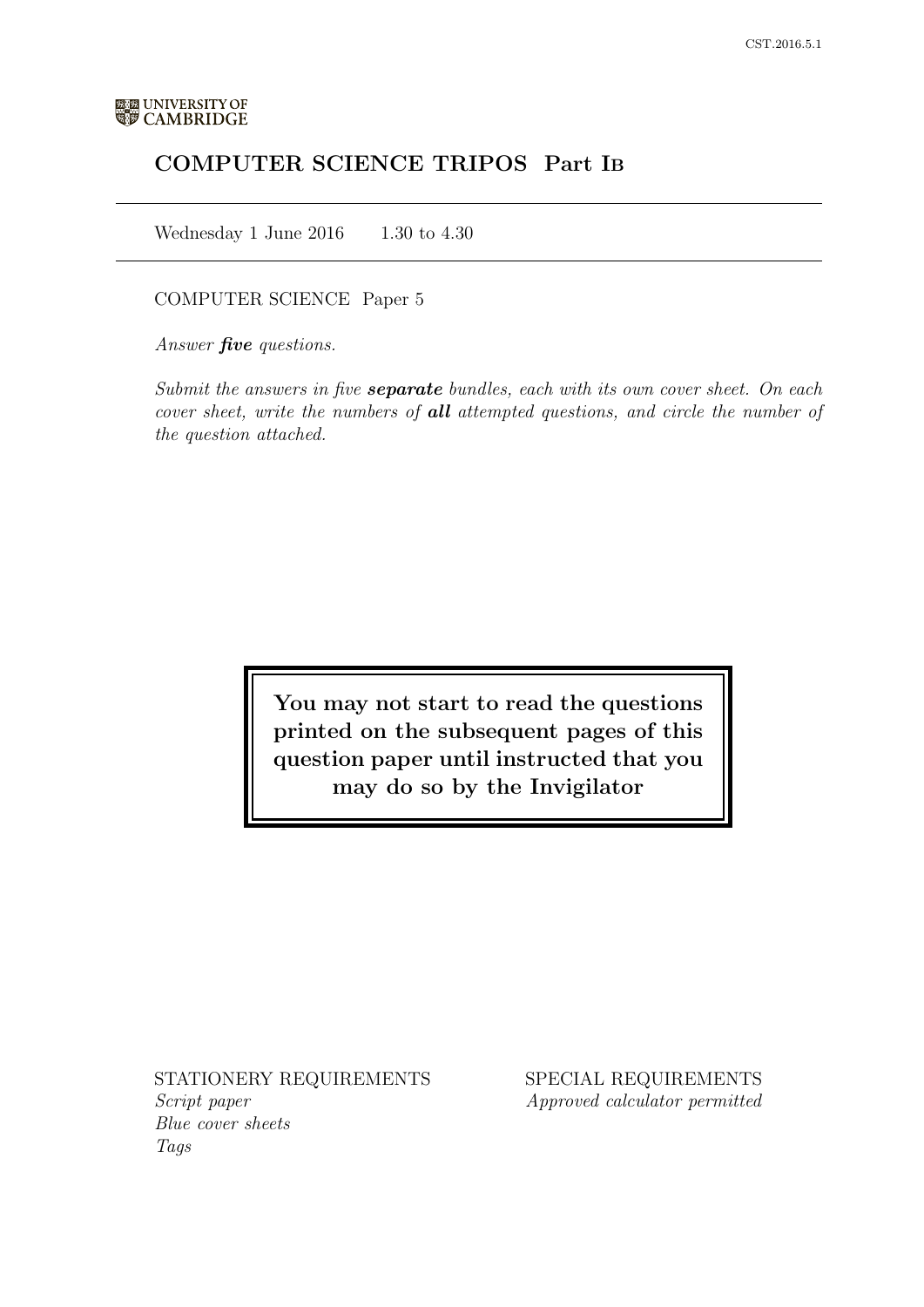#### 1 Computer Design

Below is a functionally and syntactically correct mysterious module written in SystemVerilog.

```
typedef enum { opNone, opIn, opOut } operationT;
module mystery
  # (parameter depth, parameter width)
    \left(input clk,
   input rst,
   input operationT op,
   input logic [width-1:0] dataIn,
   output logic [width-1:0] dataOut,
   output logic empty,
   output logic full,
   output logic error);
   logic [width-1:0] mem[depth-1:0];
   reg [$clog2(depth-1)+1:0] head;
   // where \frac{\zeta}{\zeta} / \zeta / \zeta / \zeta / \zeta / \zeta / \zeta / \zeta / \zeta / \zeta / \zeta / \zeta / \zeta / \zeta / \zeta / \zeta / \zeta / \zeta / \zeta / \zeta / \zeta / \zeta / \zeta / \zeta / \zeta / \zetaalways_comb
      begin
          full = head \geq -depth;empty = head==0;error = ((op==opIn) && full) || ((op==opOut) && empty);
          dataOut = empty ? -1 : mem[head-1];end
   always @(posedge clk)
      if(rst)
        head \leq 0;
      else
         if(!error)
           case(op)
              opIn: begin head <= head+1; mem[head] <= dataIn; end
              opOut: head <= head-1;
           endcase // case (op)
endmodule
```
- (a) What is the function of the mystery module? Include in your answer the behaviour when the module is full  $(full == 1)$  or empty  $(empty == 1)$ . What does dataOut output? What does input op do? [8 marks]
- (b) What is production test and how does it differ from functional test? [2 marks]
- (c) What are the key challenges in functionally testing the mystery module?

[5 marks]

 $(d)$  What are the challenges in undertaking a production test of the mystery module and how do these challenges compare with those for functional test? [5 marks]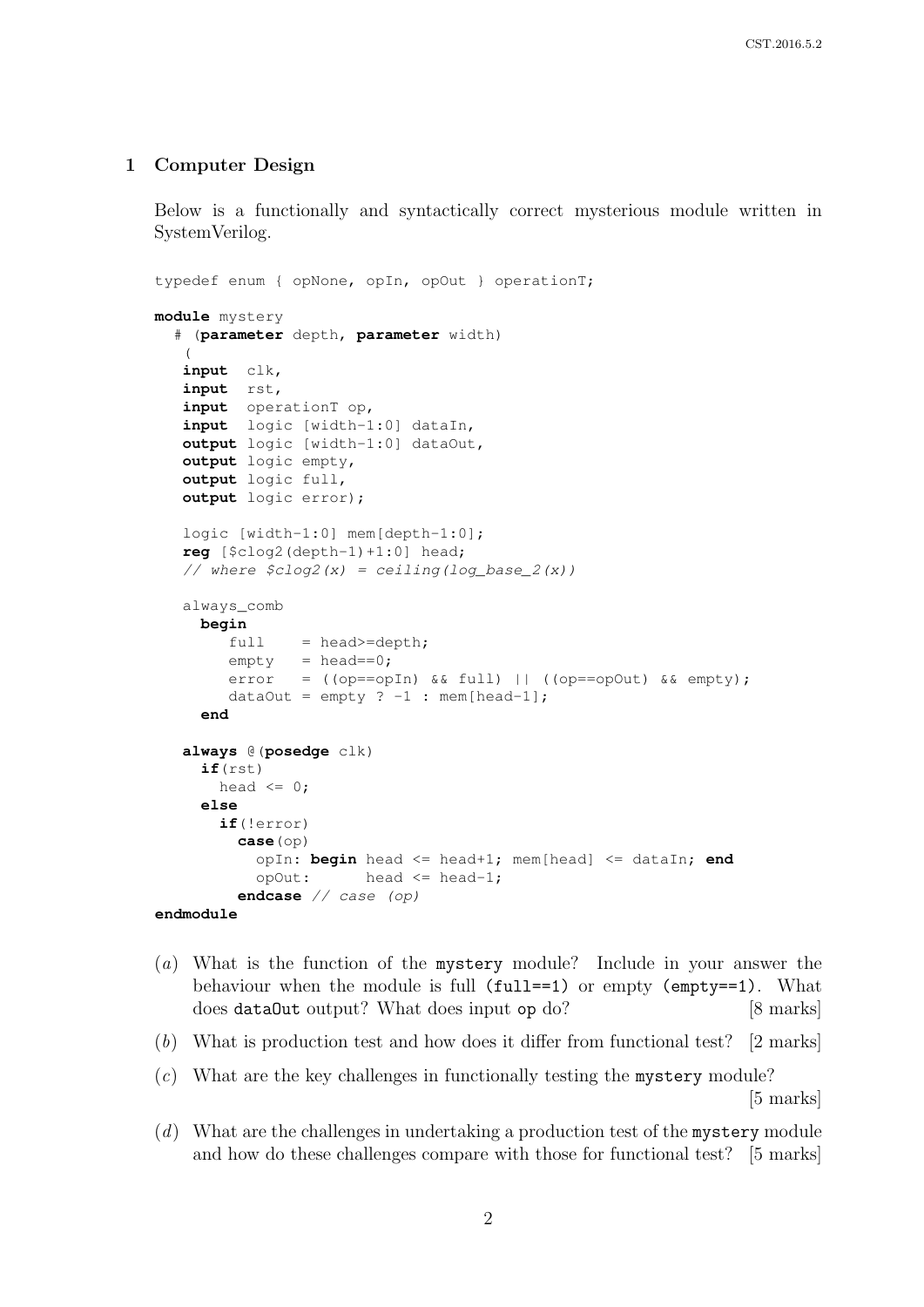## 2 Computer Design

(a) Why is there a risk of data and control hazards in a pipelined processor?

[4 marks]

- (b) For modern RISC instruction set architectures like RISC-V, why are control hazards not exposed in the programming model? [4 marks]
- (c) How might data hazards be mitigated in each of the three pipelines below? [6 marks]

| Pipeline A:                |  |                |  |  |
|----------------------------|--|----------------|--|--|
| instruction fetch   decode |  | register fetch |  |  |
|                            |  | execute        |  |  |
|                            |  | memory access  |  |  |
|                            |  | write-back     |  |  |

Pipeline B:

| instruction fetch decode |                | execute       |  |
|--------------------------|----------------|---------------|--|
|                          | register fetch | memory access |  |
|                          |                | write-back    |  |

Pipeline C:

| instruction fetch   decode |                | execute | memory access   write-back |  |
|----------------------------|----------------|---------|----------------------------|--|
|                            | register fetch |         |                            |  |

(d) Do exceptions introduce a control hazard? Give justification for your answer. [3 marks]

(e) Do interrupts introduce a control hazard? Give justification for your answer. [3 marks]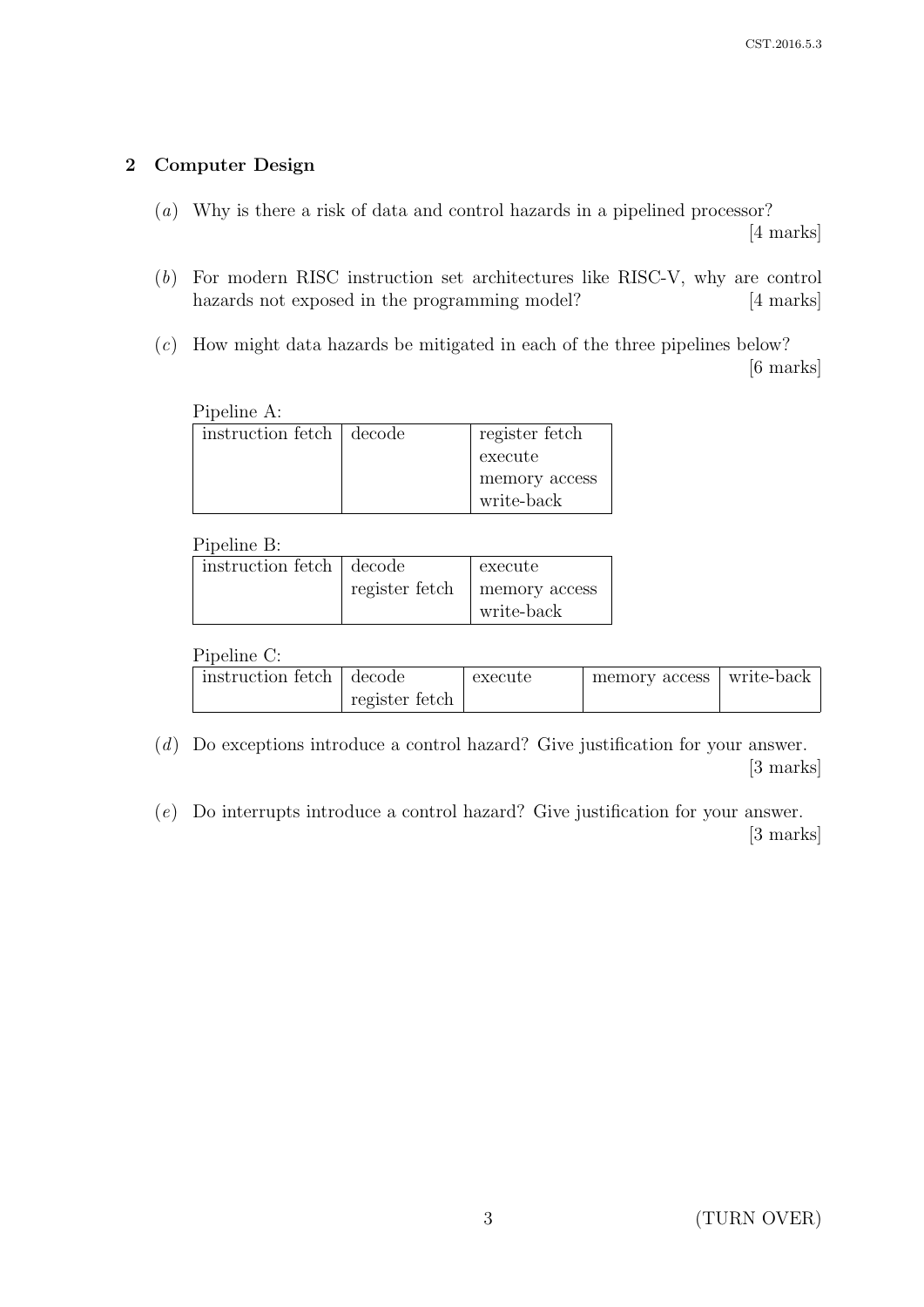#### 3 Computer Design

(a) (i) Describe the four classes in Flynn's taxonomy of computing systems.

[4 marks]

- $(ii)$  Describe Amdahl's law and use it to calculate the maximum speedup achievable by running a program, P, on a multicore system, S, where 80% of P is parallel and S contains 16 cores. [4 marks]
- (b) Consider the following pseudo-code that is run on a SIMD processor with 8 lanes, where i gives the lane number.

```
r1 = load X[i]r2 = load Y[i]if (i\frac{9}{2} == 0)if (i\%8 == 0)r1 = r1 * 2r1 = r1 + r2endif
else
  r1 = r1 - r2endif
store r1, X[i]
```
- (i) Describe how the processor can support branch divergence between the different lanes. [4 marks]
- $(ii)$  With the aid of a diagram, show the utilisation of the SIMD lanes for each pseudo-code operation, hence calculate the code's efficiency (overall utilisation of the SIMD lanes). [6 marks]
- (*iii*) What architectural technique do GPUs employ to allow them to perform useful work even though the loads from X and Y often cause stalls?

[2 marks]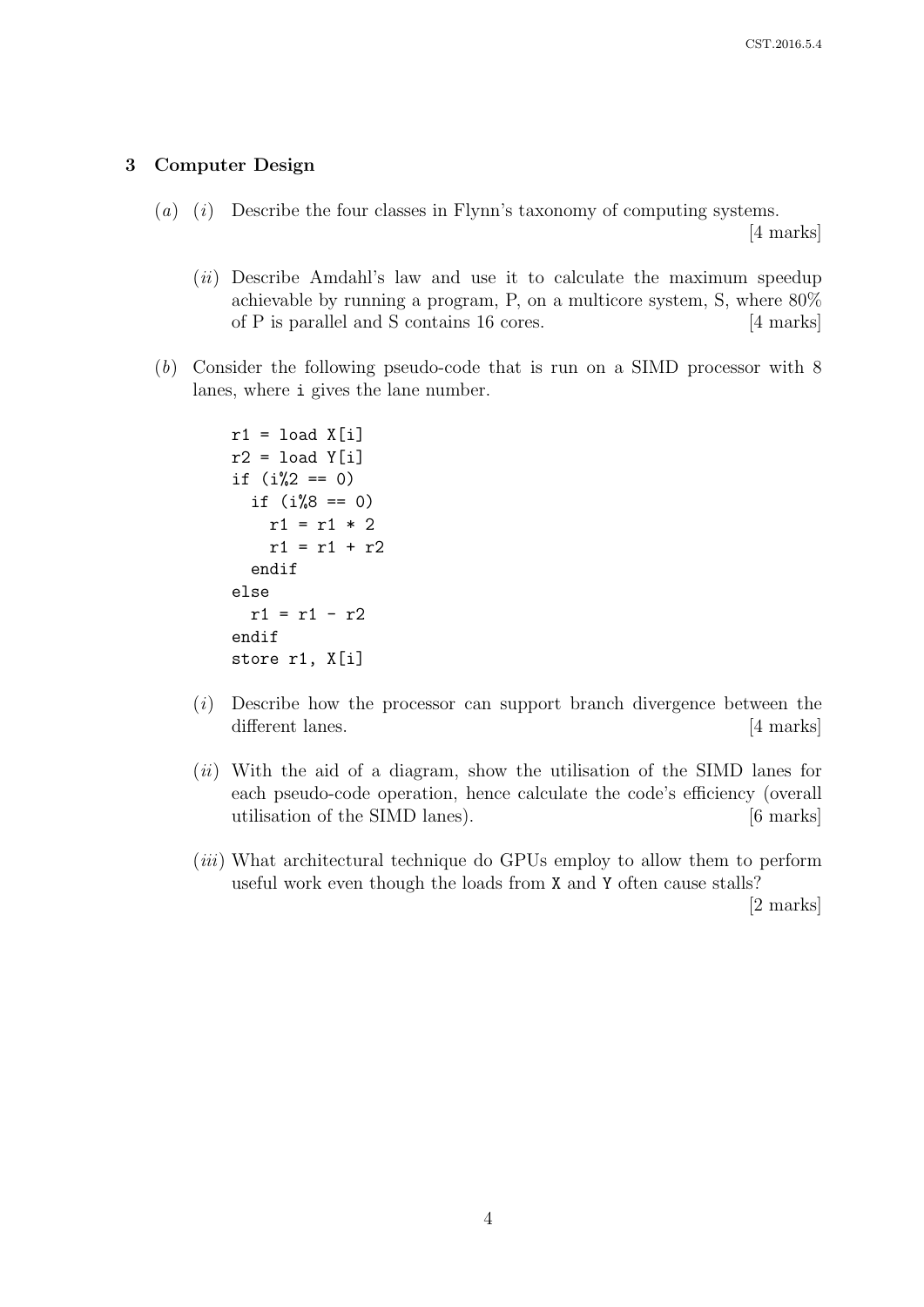## 4 Computer Networking

Two objects are being retrieved from B by A using HTTP over a network where the TCP-style transport protocol has no maximum segment size and the network experiences no loss. Each object is 125 kByte (i.e., one Mbit) in size. We assume all connection setup packets and HTTP request packets are negligible in size; we ignore the connection tear-down.

- (a) Suppose the Round-Trip-Time (RTT) between A and B is 10 milliseconds and the bandwidth between the sites is 10 Mbit/s. Illustrate with a simple diagram in each case how long it takes for A to retrieve both files under the following circumstances: [2 marks each]
	- $(i)$  Sequential (one-at-a-time) requests with non-persistent connections.
	- $(ii)$  Concurrent requests with non-persistent connections.
	- (*iii*) Sequential requests within a single persistent connection.
	- $(iv)$  Pipelined requests within a single persistent connection.
- (b) Suppose A is connected to a cache C by a link with 10 Gbit/s bandwidth and negligible RTT. C connects to B with the link originally specified in part  $(a)$ : 10 Mbit/s and 10 millisecond RTT.

The cache operates as follows:

- If the object is not in the cache, the request is forwarded to B which responds with the object, which the cache stores with an object timeout and then forwards to A.
- If the object is in the cache, and the cache entry has not timed out (i.e., the cache Time To Live (TTL) has not expired), the object is returned to the client.
- If the object is in the cache, but the cache entry has timed out, the cache issues a conditional GET to the original server, asking if the object has changed since this object was cached. If the original server responds that it has not, the cache returns the cached object, otherwise the original server responds with the updated object which the cache forwards to the client.

Showing your working, how long does it take for A to retrieve one file under the following circumstances: [3 marks each]

- $(i)$  The file is not in the cache
- $(ii)$  The file is in the cache and the TTL has not expired
- $(iii)$  The file is in the cache, the TTL has expired, but the file has not changed
- $(iv)$  The file is in the cache, the TTL has expired, and the file has changed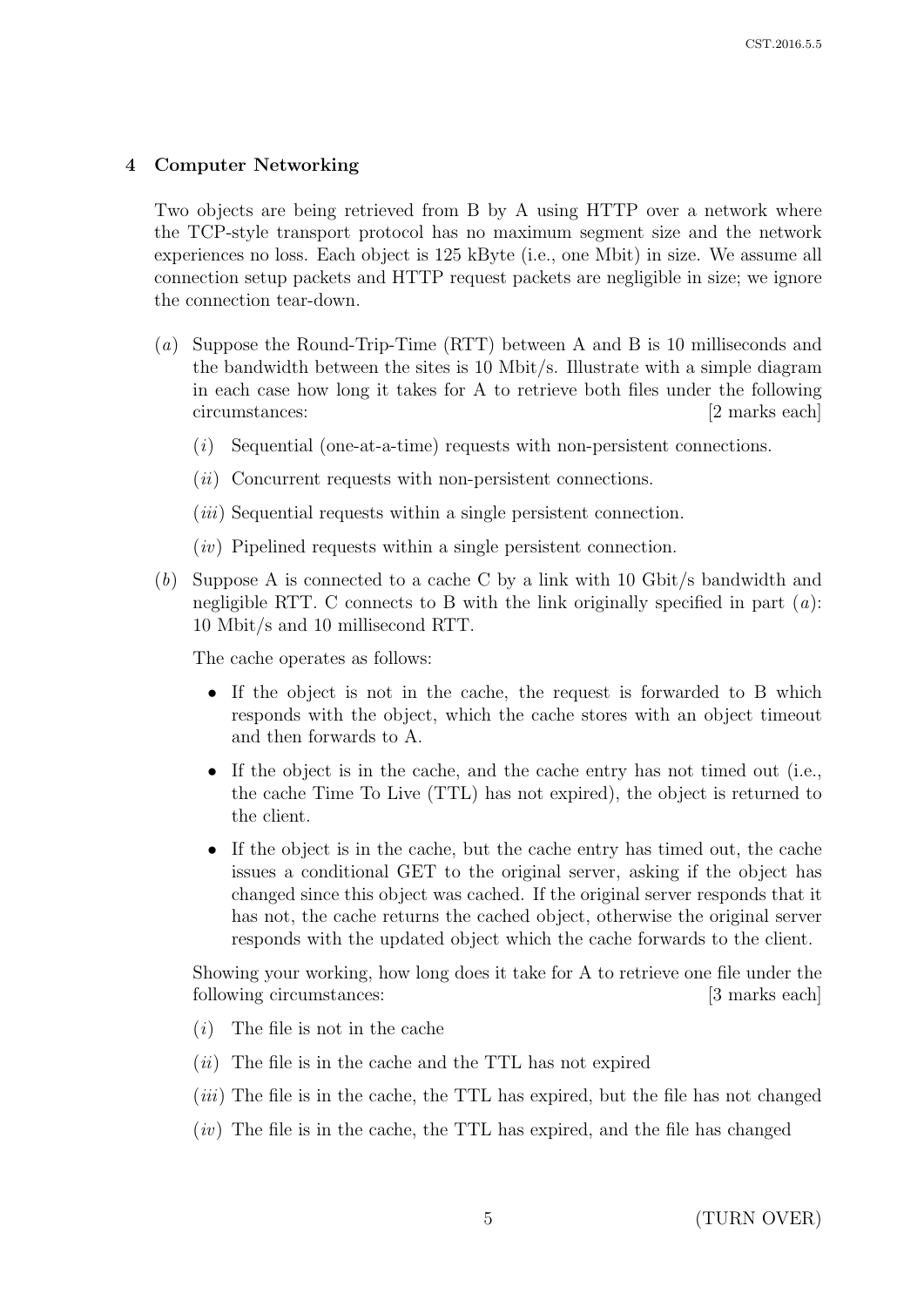### 5 Computer Networking

| $\left( a\right)$ | This question concerns IPv6 notation. |                                                                                                         |           |
|-------------------|---------------------------------------|---------------------------------------------------------------------------------------------------------|-----------|
|                   | $\left( \iota \right)$                | Rewrite the following IPv6 address in the most compact form.<br>3ffe:1944:0000:0000:0010:0000:0000:d00b |           |
|                   |                                       | ( <i>ii</i> ) In IPv6 notation, what do ::/0 and ::1/128 represent?                                     |           |
| (b)               |                                       | Describe five differences between IPv4 and IPv6.                                                        | [5 marks] |

- (c) Describe, giving reasons, how an Internet Service Provider (ISP) may use their allocated IPv6 addresses to provide address blocks to their (residential) customers. [3 marks]
- (d) What are the implications of IPv6 for the Network Address Translation (NAT) gateways and firewalls of residential customers? [4 marks]
- (e) Give one advantage and one disadvantage that Stateless Address Autoconfiguration (SLAAC) has compared to DHCPv4. [2 marks]
- $(f)$  Suggest two features that would be desirable extensions of IPv6. Justify your answer. [4 marks]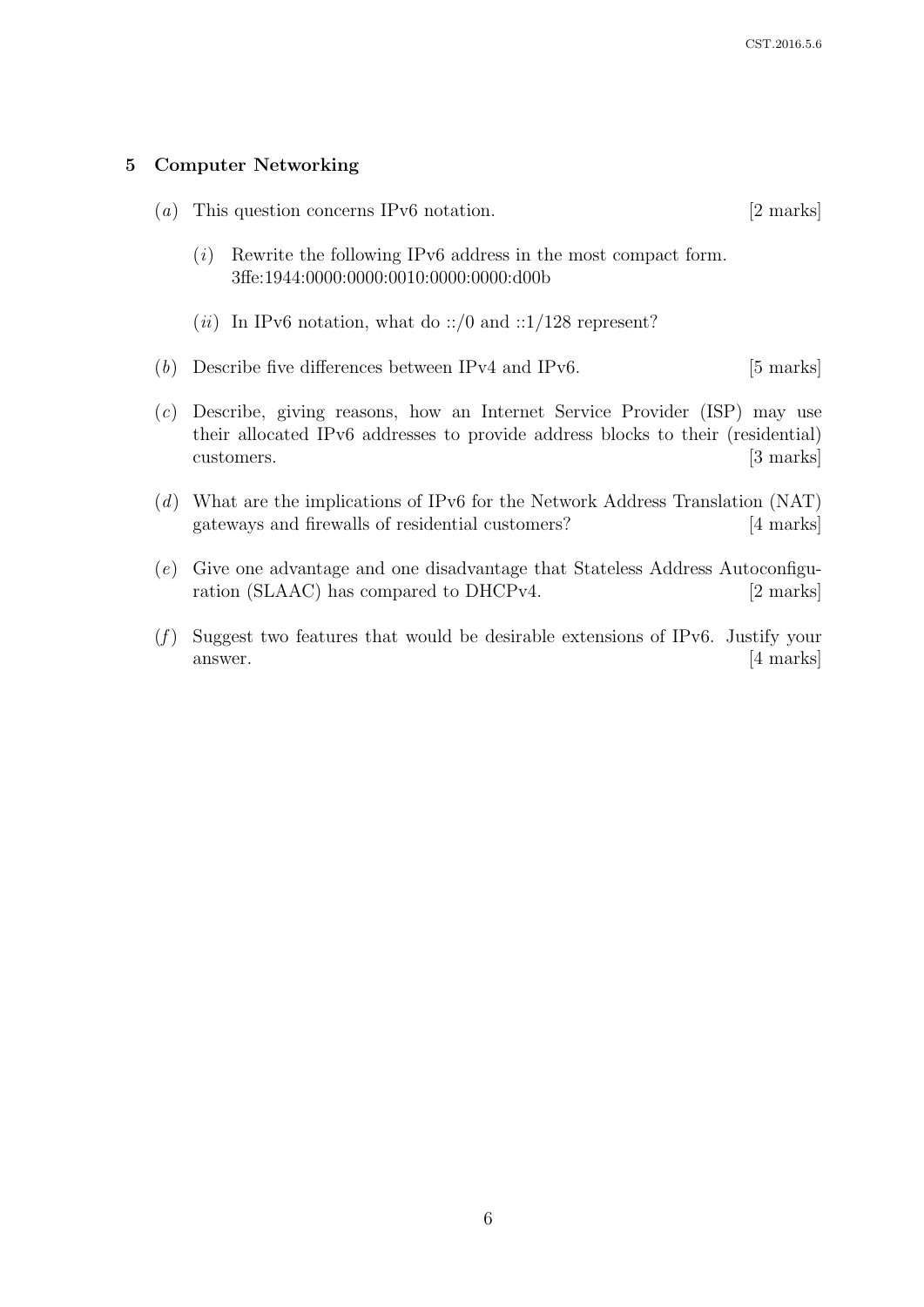#### 6 Computer Networking

(a) Consider packet switching and circuit switching. In simple terms, packet switching may allow more users to use the network.

We have N users sharing a 1 Mbit/s link. Each user consumes 100 kbit/s when transmitting but only transmits for 10% of the time, on average.

- (i) How many users would a circuit-switching system support? State your assumptions. [1 mark]
- (ii) For  $N = 40$  users, the probability that more than 10 users are active at the same time is approximately 0.0015.

Show how to compute this probability. You are not required to calculate the actual figures.  $[6 \text{ marks}]$ 

- (*iii*) State two assumptions that you made in Part  $(a)(ii)$  about the network users. In each case describe why the assumption may fail for current Internet traffic. [4 marks]
- (b) The formulae below are used in TCP implementations to compute a value for the retransmission time-out T. R is an estimate of the round-trip time  $(RTT)$ , D is an estimate of variance,  $M$  is the most recently measured round-trip measurement,  $\alpha = 0.875$  and  $h = 0.25$ .

 $D \leftarrow D + h(|M - R| - D)$  $R \leftarrow \alpha R + (1 - \alpha)M$  $T = R + 4D$ 

- $(i)$  Give an example of how the retransmission time-out T is used within TCP. [1 mark]
- (ii) Describe why the computation of the retransmission time-out  $T$  incorporates a correction for deviation in the estimate of the RTT. [2 marks]
- (*iii*) For each assumption you stated in Part  $(a)(iii)$ , describe the impact on the estimate of the retransmission time-out  $T$ . [3 marks each]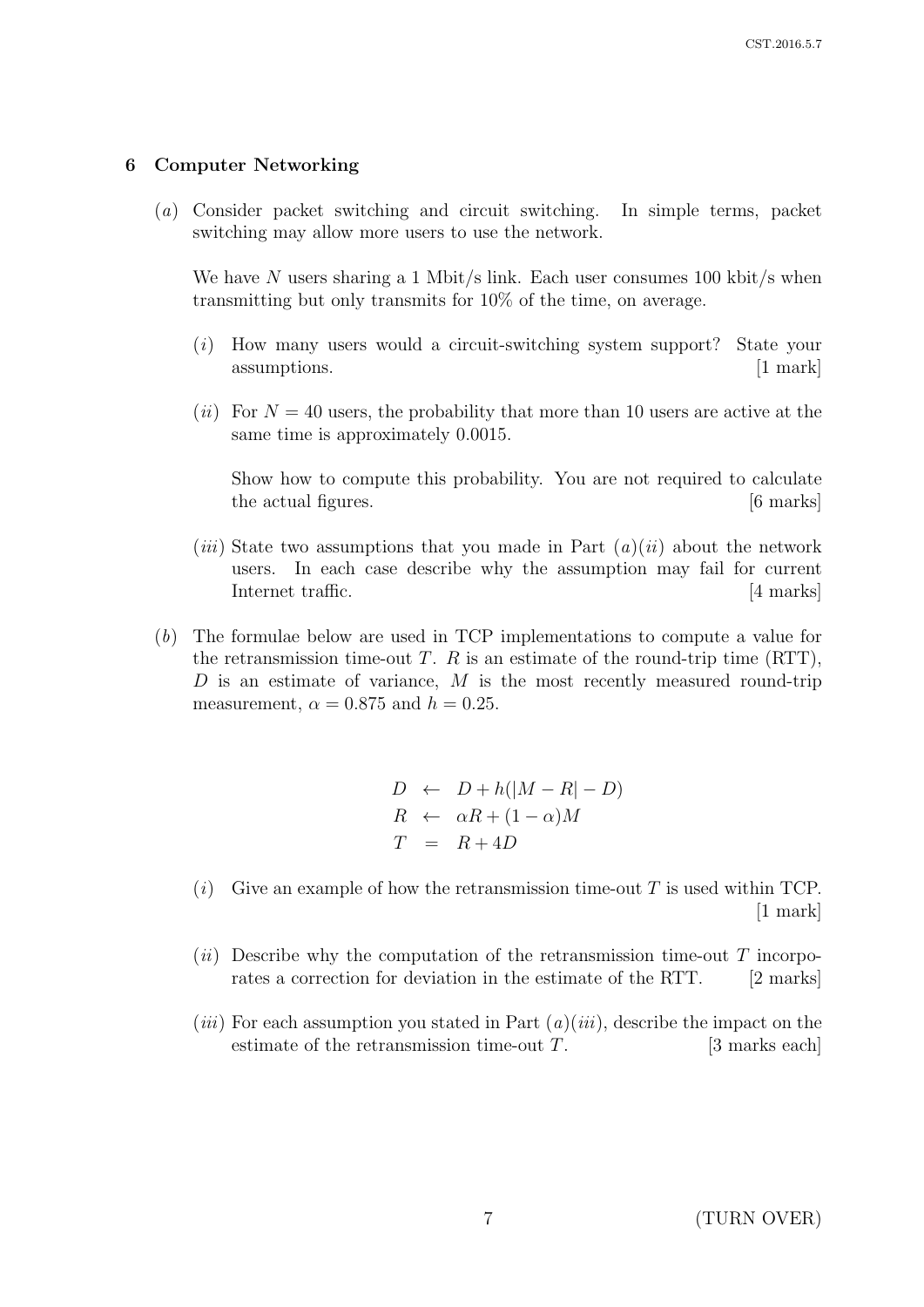## 7 Concurrent and Distributed Systems

This question is with respect to an operating system that supports multi-threaded processes using the POSIX threads (pthreads) API. Assume that each call to printf prints its output atomically, that thread scheduling is non-deterministic, and that threads are allocated unique and sequential integer IDs starting with 0.

- (a) Some program state is per-process, and some is per-thread. How many instances of each of the following will a 2-thread process have: virtual address space, executable program, register file, scheduling state (e.g., RUN, SLEEP), and stack? [5 marks]
- (b) A programmer adds printfs to a concurrent program to debug a race condition, but the symptoms vanish. Explain why this might have happened. [2 marks]
- $(c)$  the thrown thread's unique ID and a debug message to print. If each thread calls thrprint exactly once on start, how many possible interleavings are there with  $n$  threads? [2 marks]

```
void thrprint(int threadid, char *message) {
    printf("Thread %d: %s\n", threadid, message);
}
```
(d) ordered thrprint attempts to print debug messages ordered by thread ID. Describe three ways in which the synchronisation in this implementation is incorrect, and provide a corrected pseudocode implementation. [6 marks]

```
int next_thread_id = 0; // Next ID to print
pthread_mtx_t ordering_mtx; // Lock protecting next ID
pthread_cond_t ordering_cv; // next_thread_id has changed
void ordered_thrprint(int thread_id, char *message) {
    pthread_mtx_lock(ordering_mtx);
    if (thread_id != next_thread_id) {
       pthread_cond_wait(ordering_cv, ordering_mtx);
    }
    next_{\text{thread}_i} = next_{\text{thread}_i} + 1;
    pthread_mtx_unlock(ordering_mtx);
   printf("Thread %d: %s\n", thread_id, message);
}
```
 $(e)$  This approach to implementing ordered thrprint suffers a substantial performance problem: if lower-numbered threads are slow in starting, then higher-numbered threads will also be delayed. Describe an alternative strategy, paying particular attention to synchronisation, that maintains ordered output while allowing greater concurrency. [5 marks]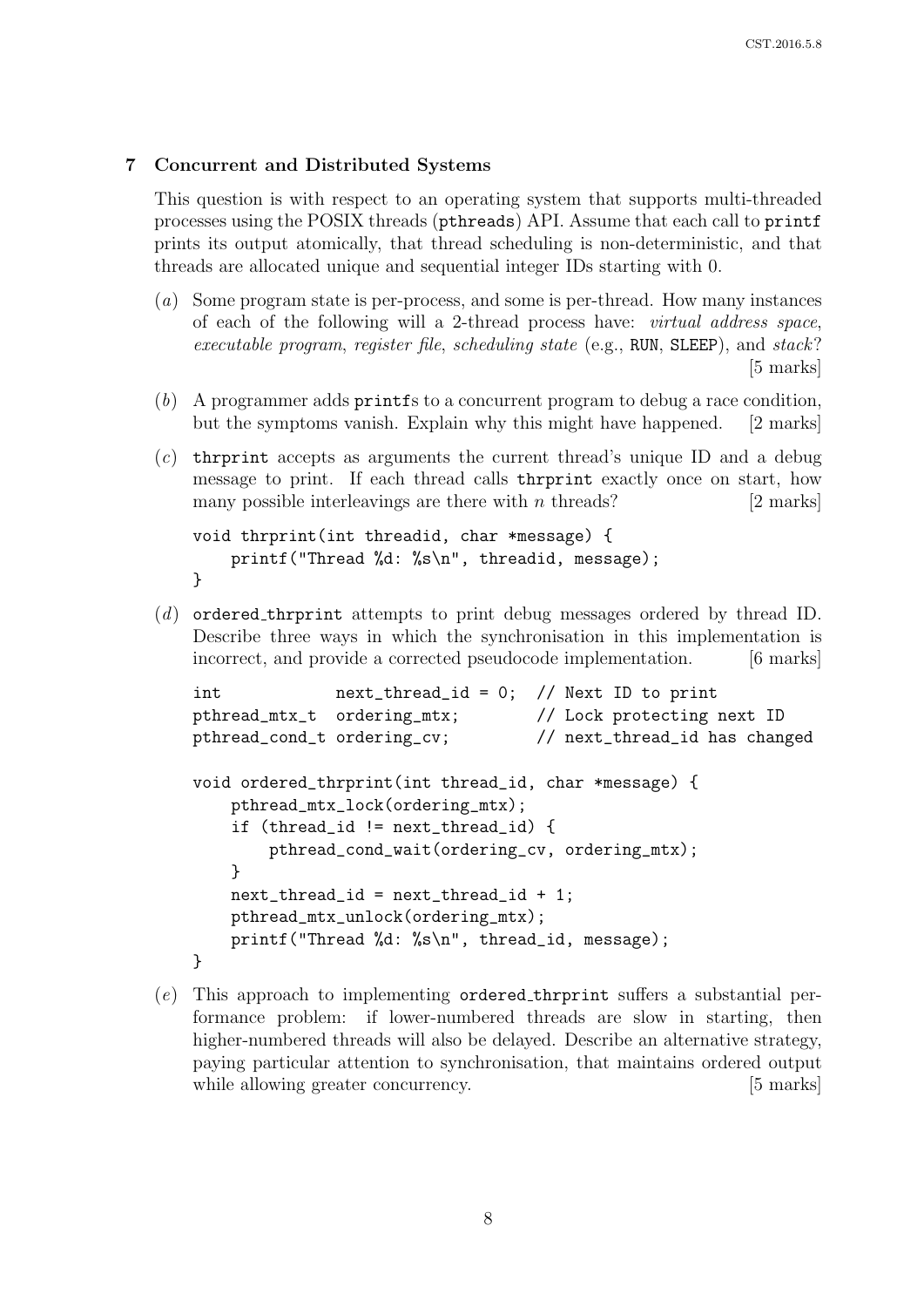## 8 Concurrent and Distributed Systems

History graphs record dependencies between individual atomic operations within sequences of events associated with specific schedules of more complex *transactions*.

| $\left( a\right)$ | (l) | What do <i>edges</i> in a history graph represent?                                                                                         | $[1 \text{ mark}]$ |
|-------------------|-----|--------------------------------------------------------------------------------------------------------------------------------------------|--------------------|
|                   |     | ( <i>ii</i> ) What graph property holds if a <i>bad schedule</i> is present?                                                               | $[1 \text{ mark}]$ |
|                   |     | <i>(iii)</i> Which ACID properties may be violated by a bad schedule?                                                                      | [2 marks]          |
|                   |     | ( <i>iv</i> ) Define <i>serial</i> and <i>serialisable</i> executions. Explain whether (and if so, how)<br>one is a superset of the other. | [3 marks]          |

(b) Two transactions, **T1** and **T2**, consist of operations on two objects, **A** and **B**:

| $T1:$ { |                        | T2(y): f      |
|---------|------------------------|---------------|
|         | $a = A.getbalance()$ ; | A.debit(v);   |
|         | $b = B.getbalance()$ ; | B. credit(v); |
|         | return $(a + b)$ ;     |               |
|         |                        |               |

- $(i)$  Explain how a *dirty read* might be experienced through concurrent executions of **T1** and **T2**. [2 marks]
- $(ii)$  Draw and label a history graph illustrating this bad schedule. [2 marks]
- (c) A programmer designs a transaction system that uses history graphs to detect bad schedules. After an operation is performed, and before its containing transaction is allowed to commit, the history graph is updated and a graph analysis is run. If a bad schedule is detected, affected transactions will be aborted and rolled back.
	- $(i)$  Will this scheme always make progress? Explain your answer. [2 marks]
	- (ii) Time Stamp Ordering  $(TSO)$  will sometimes reject good schedules, which could lead to unnecessary transaction aborts. Does the scheme described here accept or reject more schedules than TSO? Explain why. [3 marks]
	- (*iii*) Explain one way in which this scheme may perform better than TSO. Explain one way in which it may perform worse. [4 marks]